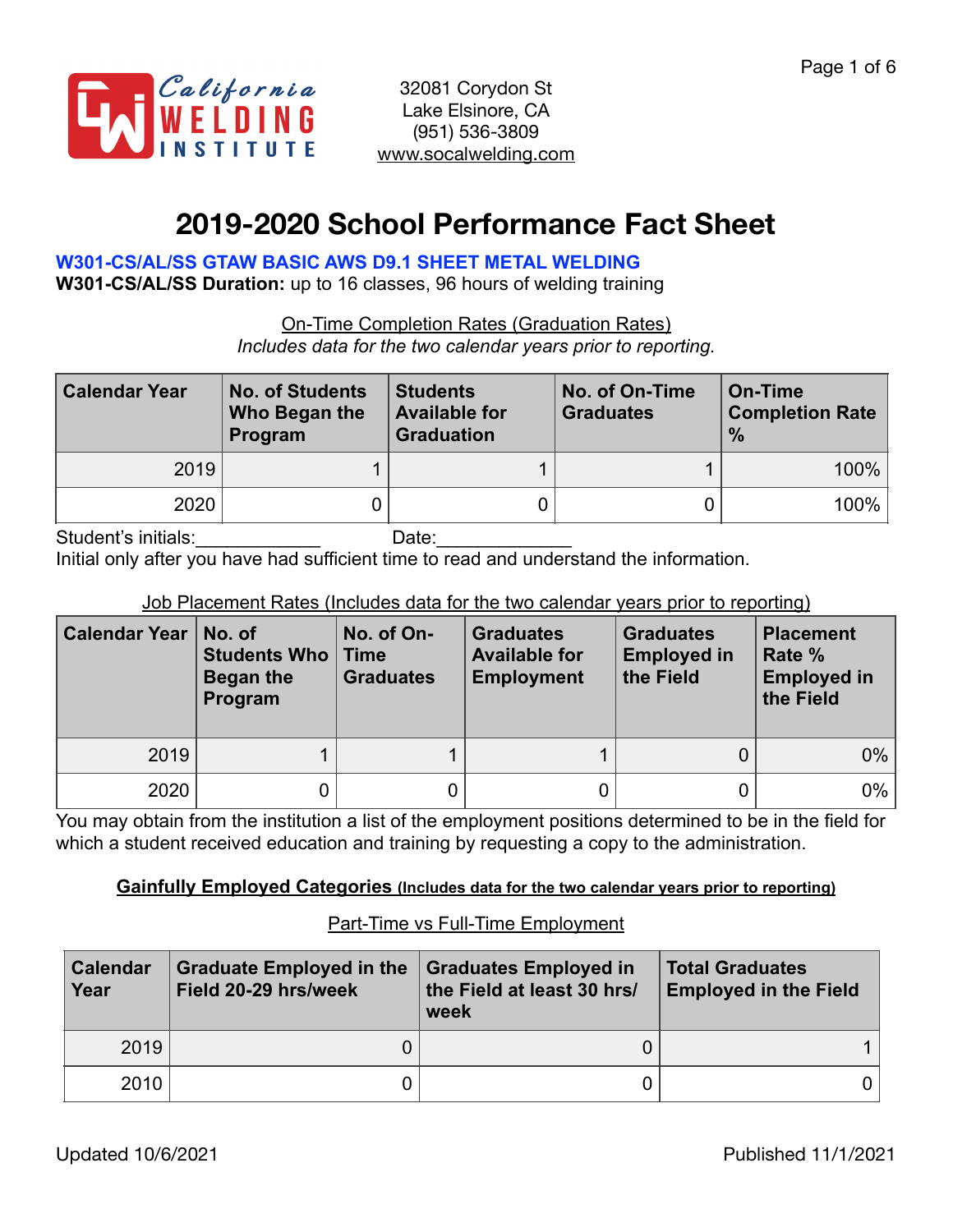

#### Single Position vs Concurrent Aggregated Position

| <b>Calendar</b><br>Year | <b>Graduate Employed in the</b><br><b>Field in a Single Position</b> | Graduates Employed in<br>the Field in Concurrent<br><b>Aggregated Positions</b> | <b>Total Graduates</b><br><b>Employed in the Field</b> |
|-------------------------|----------------------------------------------------------------------|---------------------------------------------------------------------------------|--------------------------------------------------------|
| 2019                    |                                                                      |                                                                                 |                                                        |
| 2020                    |                                                                      |                                                                                 |                                                        |

Self-Employed / Freelance Positions

| <b>Calendar Year</b> | <b>Graduate Employed who are Self-</b><br><b>Employed or Working Freelance</b> | <b>Total Graduates Employed in the</b><br><b>Field</b> |
|----------------------|--------------------------------------------------------------------------------|--------------------------------------------------------|
| 2019                 |                                                                                |                                                        |
| 2020                 |                                                                                |                                                        |

#### Institutional Employment

| <b>Calendar Year</b> | <b>Graduate Employed in the field who</b><br>are employed by the Institution, an<br><b>Employed Owned by the Institution,</b><br>or an Employer who shares<br>ownership with the Institution | <b>Total Graduates Employed in the</b><br><b>Field</b> |  |  |  |
|----------------------|----------------------------------------------------------------------------------------------------------------------------------------------------------------------------------------------|--------------------------------------------------------|--|--|--|
| 2019                 |                                                                                                                                                                                              |                                                        |  |  |  |
| 2020                 |                                                                                                                                                                                              |                                                        |  |  |  |

Student's initials:\_\_\_\_\_\_\_\_\_\_\_\_ Date:\_\_\_\_\_\_\_\_\_\_\_\_\_

Initial only after you have had sufficient time to read and understand the information.

License Examination Passage Rates(Includes data for the two calendar years prior to reporting)

| Calendar<br>Year | Number of<br><b>Graduates in</b><br><b>Calendar Year</b> | <b>Number of</b><br><b>Graduates</b><br><b>Taking Exam</b> | <b>Number who</b><br><b>Passed First</b><br><b>Available Exam</b> | <b>Number who</b><br><b>Failed First</b><br><b>Available</b><br>Exam | Passage<br><b>Rate</b> |
|------------------|----------------------------------------------------------|------------------------------------------------------------|-------------------------------------------------------------------|----------------------------------------------------------------------|------------------------|
| $2019$ N/A       |                                                          | N/A                                                        | N/A                                                               | N/A                                                                  | N/A                    |
| $2020$   N/A     |                                                          | N/A                                                        | N/A                                                               | N/A                                                                  | N/A                    |

Note: This program does not require license examination and does not lead to a license examination. Therefore data is not applicable and not available for this program.

Student's initials: example and Date: Initial only after you have had sufficient time to read and understand the information.

Updated 10/6/2021 Published 11/1/2021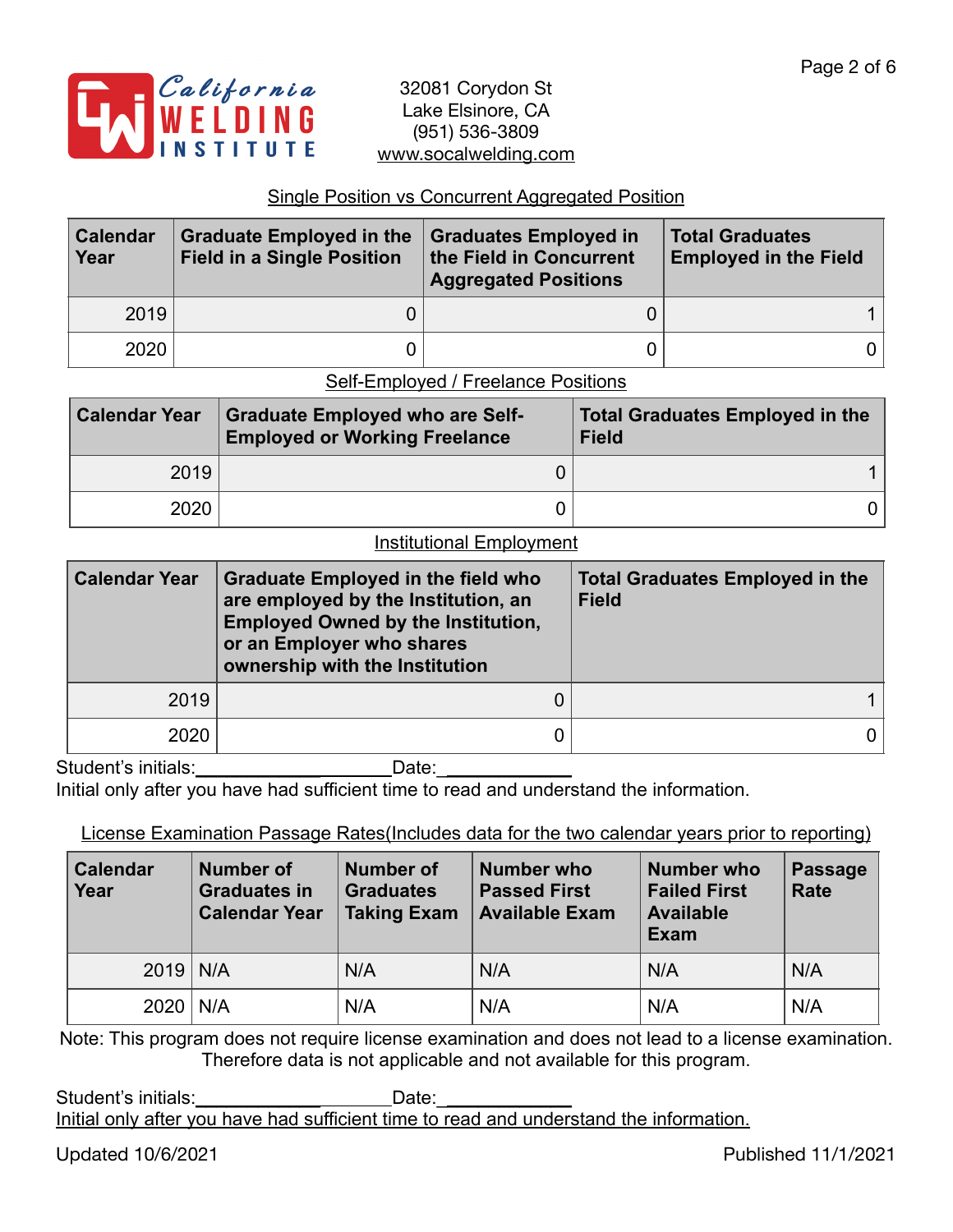

Salary and Wage Information (Includes data for the two calendar years prior to reporting)

| <b>Calendar</b><br>Year | <b>Graduates</b><br><b>Available for</b><br><b>Employment</b> | <b>Graduates</b><br><b>Employed</b><br>in the<br><b>Field</b> | \$20.001<br>\$40,000 | \$40,001<br>\$45,000 | \$45,001<br>\$50,000 | \$50,001<br>\$55,000 | $$55,001-$<br>\$60,000 | $$61,001-$<br>\$65,000 | <b>No Salary</b><br><b>Information</b> |
|-------------------------|---------------------------------------------------------------|---------------------------------------------------------------|----------------------|----------------------|----------------------|----------------------|------------------------|------------------------|----------------------------------------|
| 2019                    |                                                               | 0                                                             | 0                    | 0                    | 0                    |                      |                        | U                      |                                        |
| 2020                    |                                                               |                                                               |                      | 0                    | 0                    |                      |                        |                        |                                        |

A list of sources used to substantiate salary disclosures is available from the school by requesting a copy to the administration.

Student's initials:\_\_\_\_\_\_\_\_\_\_\_\_\_\_\_\_\_\_\_\_\_\_\_\_\_Date: Initial only after you have had sufficient time to read and understand the information.

## Cost of Educational Program

**Total charges for the program for students competing on-time in 2019:** \$3,990 Additional charges may be incurred if the program is not completed on-time.

#### **Total charges for the program for students competing on-time in 2020:** \$5,503 Additional charges may be incurred if the program is not completed on-time.

Student's initials:\_\_\_\_\_\_\_\_\_\_\_\_\_\_\_\_\_\_\_\_\_\_\_\_\_\_Date: \_\_ Initial only after you have had sufficient time to read and understand the information.

## Federal Student Loan Debt

Note: Students at California Welding Institute LLC are not eligible for federal student loans. This institution does not meet the U.S. Department of Education criteria that would allow its students to participate in federal student aid programs.

Student's initials:\_\_\_\_\_\_\_\_\_\_\_\_\_\_\_\_\_\_\_\_\_\_\_Date:\_\_\_\_ Initial only after you have had sufficient time to read and understand the information.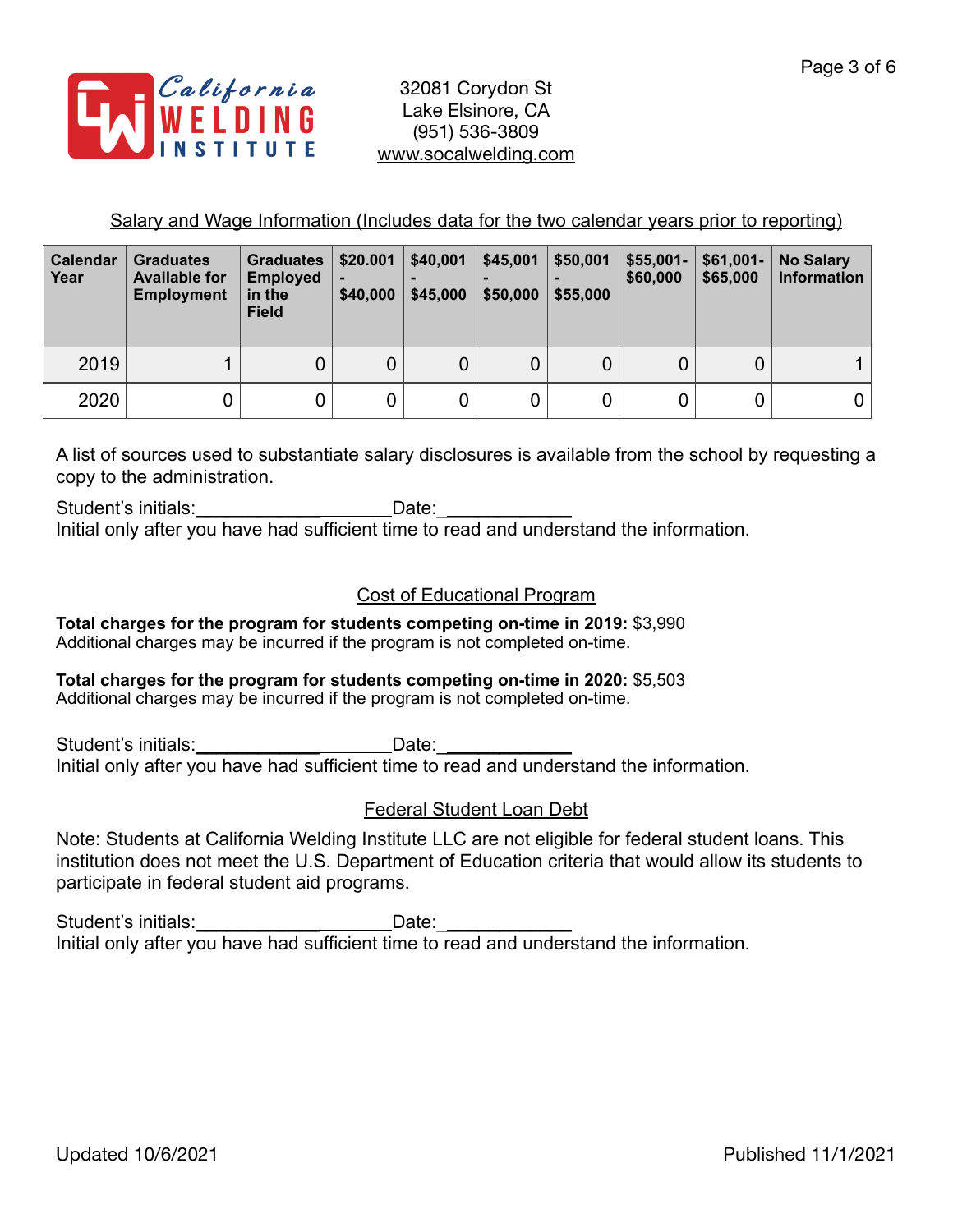

## **Definitions**

- "Number of Students Who Began the Program" means the number of students who began a program who were scheduled to complete the program within 100% of the published program length within the reporting calendar year and excludes all students who cancelled during the cancellation period.
- "Students Available for Graduation" is the number of students who began the program minus the number of students ho have died, been incarcerated, or ben called to active military duty.
- "Number of On-Time Graduates" is the number of students who completed the program within 100% of the published program length within the reporting calendar year.
- "On-Time Completion Rate" is the number of on-time graduates divided by the number of students available for graduation.
- "150% Graduates" is the number of students who completed the program within 150% of the program length (includes on-time graduates).
- "Graduates Available for Employment" means the number of graduates minus the number of graduates unavailable for employment.
- "Graduates Unavailable for Employment" means the graduates who, after graduation, die, become incarcerated, are called to active military duty, are intentional students that leave the United States or do not have a visa allowing employment in the United States, or are continuing their education in an accredited or bureau-approved postsecondary institution.
- "Graduates Employed in the Field" means graduates who beginning within six months after a student completes the applicable educational program are gainfully employed, whose employment has been reported, and for whom the institution has documented verification of employment. For occupations for which the state requires passing an examination, the six months period begins after the announcement of the examination results for the first examination available after a student completes an applicable educational program.
- "Placement Rate Employed in the Field" is calculated by dividing the number of graduates gainfully employed in the field by the number of graduates available for employment.
- "Number of Graduates Taking Exam" is the number of graduates who took the first available exam in the reported calendar year.
- "First Available Exam Date" is the date for the first available exam after a student completed a program.
- "Passage Rate" is calculated by dividing the number of graduates who passed the exam by the number of graduates who took the reported licensing exam.
- "Number Who Passed First Available Exam" is the number of graduates who took and passed the first available licensing exam after completing the program.
- "Salary" is as reported by graduate or graduate's employer.
- "No Salary Information Reported" is the number of graduates for whom, after making reasonable attempts, the school was not able to obtain salary information.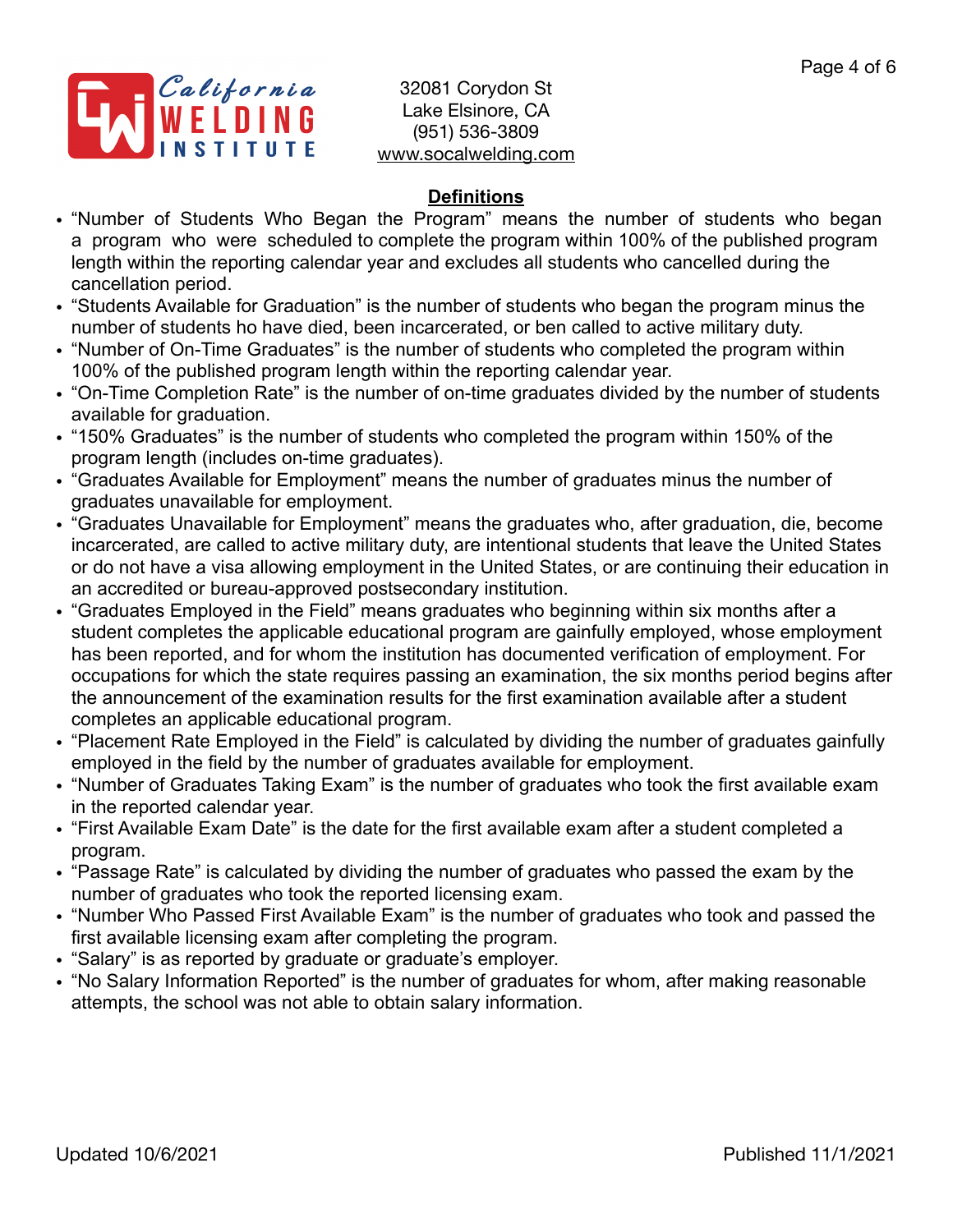

This fact sheet is filed with the Bureau for Private Postsecondary Education. Regardless of any information you may have relating to completion rates, placement rates, starting salaries, or license exam passage rates, this fact sheet contains the information as calculated pursuant to state law.

Any questions a student may have regarding this fact sheet that have not been satisfactorily answered by the institution may be directed to the Bureau for Private Postsecondary Education at 1747 North Market Blvd, Suite 225, Sacramento, CA 95833, [www.bppe.ca.gov](http://www.bppe.ca.gov), toll-free telephone number (888) 370-7589 or by fax (916) 263-1897.

Student Name\_\_\_\_\_\_\_\_\_\_\_\_\_\_\_\_\_\_\_\_\_\_\_\_\_\_\_

Student Signature \_\_\_\_\_\_\_\_\_\_\_\_\_\_\_\_\_\_\_\_\_\_\_\_\_ Date:\_\_\_\_\_\_\_\_\_\_\_\_\_

School Official \_\_\_\_\_\_\_\_\_\_\_\_\_\_\_\_\_\_\_\_\_\_\_\_\_\_\_\_ Date:\_\_\_\_\_\_\_\_\_\_\_\_